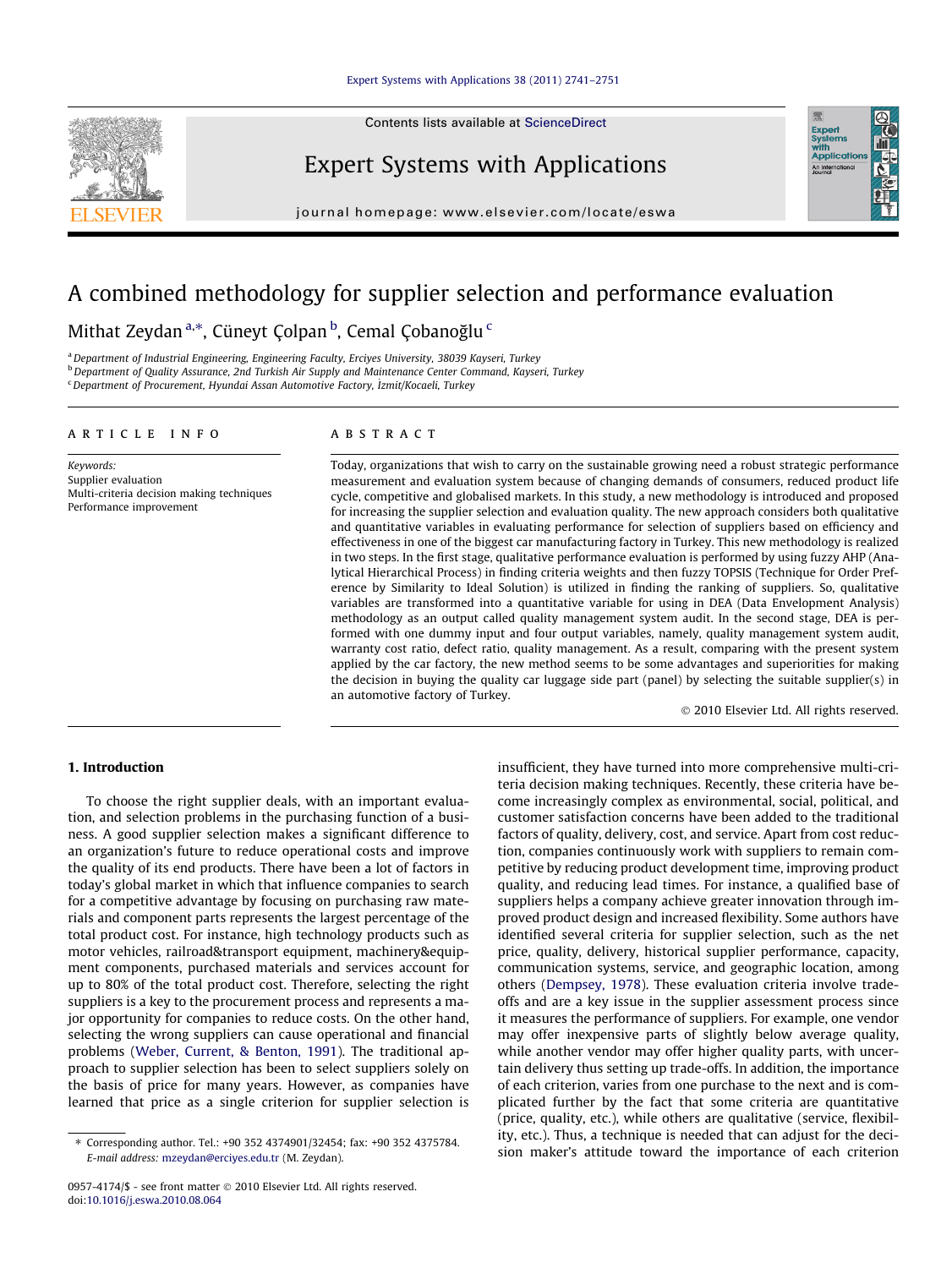and incorporates both qualitative and quantitative factors ([Bhutta](#page--1-0) [& Huq, 2002\)](#page--1-0). The overall objective of the supplier evaluation process is to reduce risk and maximize overall value to the purchaser. An effective supplier survey should have certain characteristics such as comprehensiveness, objectiveness, reliability, flexibility and finally, it has to be mathematically straightforward. It can be concluded that important savings can be realized through effective purchasing strategies. This study helps decision makers reduce a base of potential suppliers to a manageable number and make the supplier selection by means of multi-criteria techniques. This new methodology was applied to a car manufacturing facility in Turkey.

#### 2. Literature review

Supplier evaluation is a multi-objective and criteria decision making problem containing many quantitative and qualitative factors because there are typically more than one criterion (attitude) needed to be taken into consideration in evaluating a supply source. All of supply sources are focused on their performance such as delivery, quality, service and price as the main factors that all firms use for evaluating sources of supply ([Ha & Krishnan, 2008\)](#page--1-0). Many firms and researchers have been working on the supplier evaluation problem over the past decade to develop decision making models which can effectively deal with this problem. According to [Ghodsypour and O'Brien \(1998\),](#page--1-0) optimization models for supplier evaluation can be classified into two groups: single objective models which are used to consider one criterion as the objective function and other criteria as constraints. The single objective models have two disadvantages: all criteria are equally weighted, which rarely happens in practice, and they have significant difficulties in considering qualitative factors. In contrast, the multiple objective models have been applied to a supplier evaluation problem. Relying on a single criterion makes the supplier selection process risky. Therefore, a multi-criteria approach is recommended. A pioneering work in supplier selection criteria was that of Dickson in 1966. Despite the multiple criteria nature of the problem, very little work has been devoted to the study of the supplier selection problem by using multi-criteria techniques such as goal programming, multi-objective programming, or other similar approaches. [Kahraman, Cebeci, and Ulukan \(2003\)](#page--1-0) used fuzzy AHP to select the best supplier for a manufacturer firm established in Turkey. [Bevilacqua and Petroni \(2002\)](#page--1-0) developed a system for supplier selection using fuzzy logic. Some authors as used in this paper have combined decision models in the supplier selection process, for example, [Weber, Current, and Desai \(1998\)](#page--1-0) combined DEA and mathematical programming models. This combination provided decision makers with a tool for negotiating with suppliers. [Dickson](#page--1-0) [\(1966\)](#page--1-0) developed a model combining mathematical programming model and TCO (total cost of ownership). They derived the inventory management policy using activity-based costing information. [Ghodsypour and O'Brien \(1998\)](#page--1-0) used AHP and mathematical programming to determine the best order quantity allocation while considering qualitative criteria into the analysis. [Xia and Wu](#page--1-0) [\(2007\)](#page--1-0) presented an integrated approach of AHP improved by rough sets theory and multi-objective mixed integer programming. [Dulmin and Mininno \(2003\)](#page--1-0) applied a model to a mid-sized Italian firm operating in the field of public road and rail transportation by applying a multi-criteria decision making technique (promethee/ gaia) to supplier selection problem. The supplier selection problem is complicated and risky, owing to a variety of qualitative and quantitative factors affecting the decision making process. There have been several supplier selection methods available in the literature. Some authors propose linear weighting models in which suppliers are rated on several criteria and in which these ratings are combined into a single score. These models include the categorical method which relies heavily on the experience and ability of the individual buyer, the weighted point ([Timmerman, 1986\)](#page--1-0) and the analytical hierarchical process ([Nydick & Hill, 1992](#page--1-0)). Total cost approaches attempt to quantify all costs related to the selection of a vendor in monetary units, this approach includes cost ratio ([Timmerman, 1986](#page--1-0)) and total cost of ownership ([Dulmin &](#page--1-0) [Mininno, 2003\)](#page--1-0). Mathematical programming models often consider only the more quantitative criteria; this approach includes the principal component analysis ([Petroni & Braglia, 2000\)](#page--1-0) and neural network ([Lovell & Pastor, 1999](#page--1-0)).

The neural network for supplier selection is another method that has been developed to help selecting the best supplier. Comparing to conventional models for decision support system, neural networks save a lot of time and money of system development. The supplier-selecting system includes two functions: one is the function measuring and evaluating performance of purchasing (quality, quantity, timing, price and costs) and storing the evaluation in a database to provide data sources to neural network. The other is the function using neural network to select suppliers. ANN was also applied to the supplier evaluation problem by imitating the decision process of a buyer for supplier selection [\(Lovell & Pastor,](#page--1-0) [1999\)](#page--1-0). Nevertheless, these models are still lacking of the capability to deal with uncertainty which is usually present in the supplier selection problem. [Carrera and Mayorga \(2008\)](#page--1-0) proposed a Fuzzy Inference System (FIS) approach in supplier selection for new product development. Experts agree that no best way exists to evaluate and select suppliers [\(Bello, 2003\)](#page--1-0), and thus organizations use a variety of approaches and implements the one that suits best depending on the company's particular requirements. Many previous researches, in vendor evaluation, emphasizes conceptual and empirical decision support models that may suffer from certain shortcomings, such as being mathematically too complex or too subjective. Practical appreciation needs a methodology that is simple to use and understand, but yet it shall produce reasonably accurate results. There have been a lot of hybrid methods employed in the last 10 years at the literature in terms of supplier evaluation and selection methods ([Morlacchi, 1999; Simpson, Si](#page--1-0)[guaw, & White, 2003; Weber, Current, & Desai, 2000; Wang,](#page--1-0) [Huang, & Dismukes, 2004; Bello, 2003](#page--1-0)). Fuzzy AHP, fuzzy TOPSIS and DEA are commonly used in the literature separately or sometimes their combinations can be used at the same time. There has not been any study in the literature about a hybrid fuzzy AHP/fuzzy TOPSIS/DEA approach before. When the literature is widely looked through, MCDM (Multi-Criteria Decision Making) techniques generally used are focused on TOPSIS (or fuzzy TOPSIS), AHP (or fuzzy AHP) and DEA. There have been some advantages and disadvantages when compared with each other, in terms of AHP and TOPSIS [\(Zeydan & Çolpan, 2009\)](#page--1-0). Also, fuzzy AHP and fuzzy TOPSIS are combined in this study. But, it is the first time in the literature that weights are used by transforming qualitative variables into only one quantitative variable in fuzzy TOPSIS and found as triangular fuzzy numbers with fuzzy AHP. The hybrid method in the first step uses fuzzy AHP to assign criteria weight and then ranks all suppliers for the qualitative selection by using fuzzy TOP-SIS. The result obtained from fuzzy TOPSIS is used in DEA as an output variable called quality management system audit (QMSA). In the second step, it uses DEA methodology in order to choose efficient vendors in the final selection process.

#### 3. Proposed hybrid method for supplier selection and evaluation

We used three multi-criteria decision making method to find efficient and inefficient suppliers sensitively. In the first step, these are fuzzy AHP for the determination of criteria weights and fuzzy